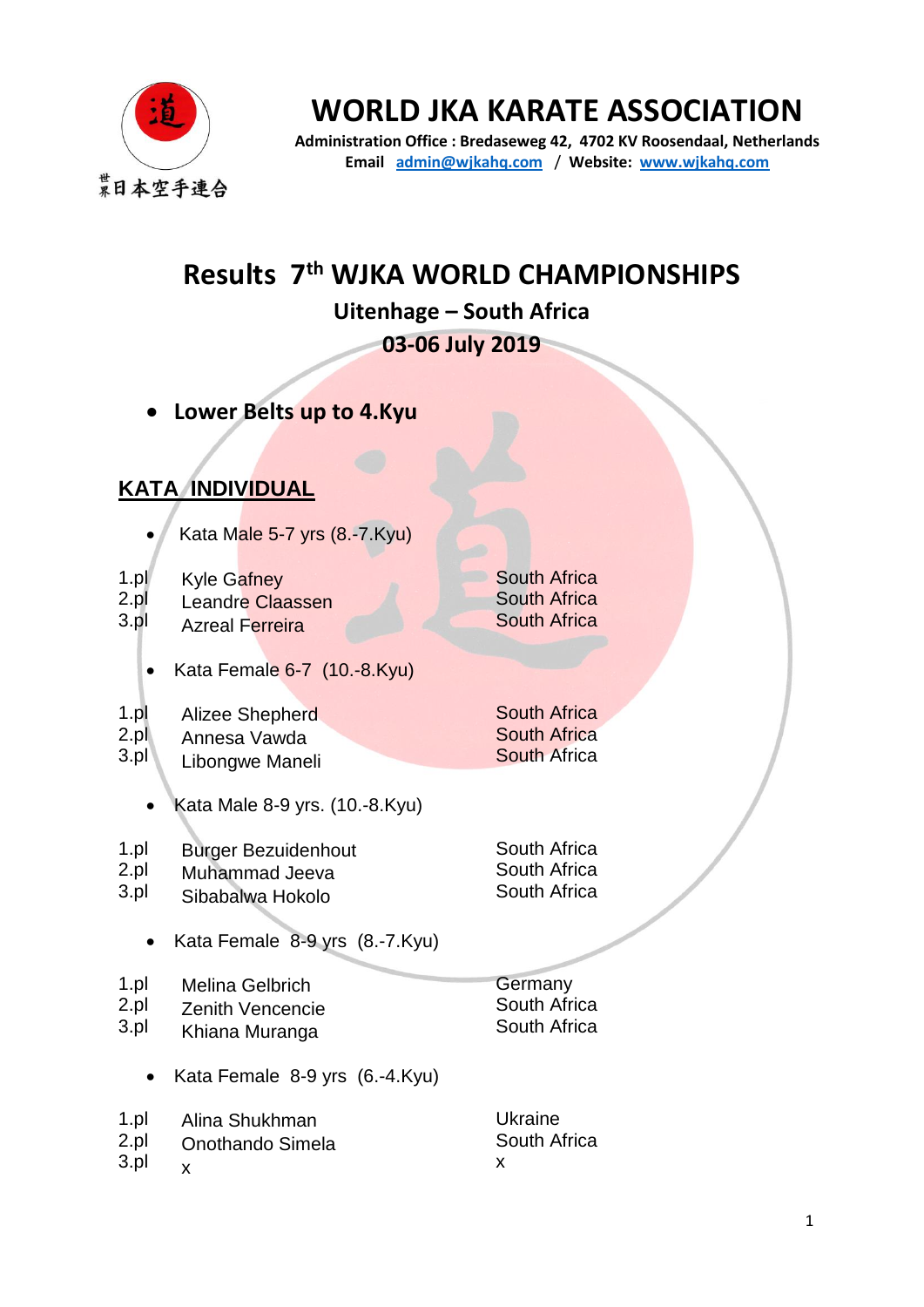| $\bullet$               | Kata Male 8-9 yrs (5.Kyu)                                                               |                                                                   |
|-------------------------|-----------------------------------------------------------------------------------------|-------------------------------------------------------------------|
| 1.pl<br>2.pl<br>3.pl    | Kwakhanya Pango<br>X<br>$\mathsf{x}$                                                    | South Africa<br>X<br>X                                            |
| $\bullet$               | Kata Male 10-11 yrs (8.-7.Kyu)                                                          |                                                                   |
| 1.pl<br>2.pl<br>3.pl    | Ulrich van Heerden<br><b>Winston Pienaar</b><br><b>Theo Bezuidenhout</b>                | South Africa<br>South Africa<br><b>South Africa</b>               |
|                         | Kata Female 10-11 yrs (8.Kyu)                                                           |                                                                   |
| 1.pl<br>2.pl<br>3.pl    | Kaylee Jonker<br>Nina Stiemie<br><b>Chane Hechter</b><br>Kata Male 10-11 yrs (6.-4.Kyu) | <b>South Africa</b><br><b>South Africa</b><br><b>South Africa</b> |
| 1.pl<br>2.pl<br>3.pl    | <b>Azola Dube</b><br>Wiehann Hooper<br><b>Nicholaas Joubert</b>                         | <b>South Africa</b><br><b>South Africa</b><br><b>South Africa</b> |
| $\bullet$               | Kata Female 10-11 yrs (6.-4.Kyu)                                                        |                                                                   |
| 1.pl<br>$2$ .pl<br>3.pl | Alina Shukhman<br>Lienke Potgieter<br>Kirah Muranga                                     | <b>Ukraine</b><br><b>South Africa</b><br><b>South Africa</b>      |
|                         | Kata Female 12-13 yrs (8.-7.Kyu)                                                        |                                                                   |
| 1.pl<br>2.pl<br>3.pl    | <b>Tessa Gelbrich</b><br>Jessica Bezuidenhout<br>X                                      | Germany<br>South Africa<br>X                                      |
| 1.pl<br>2.pl<br>3.pl    | Kata Male 12-13 yrs (6.-4.Kyu)<br><b>Ewald Beneke</b><br>Bonga Maposa<br>Mbasa Jack     | South Africa<br>South Africa<br>South Africa                      |
|                         | Kata Female 12-14 yrs (6.-4.Kyu)                                                        |                                                                   |
| 1.pl<br>2.pl<br>3.pl    | Anestia Thorne<br>Alina Shukhman<br>Alicia Potgieter                                    | South Africa<br><b>Ukraine</b><br>South Africa                    |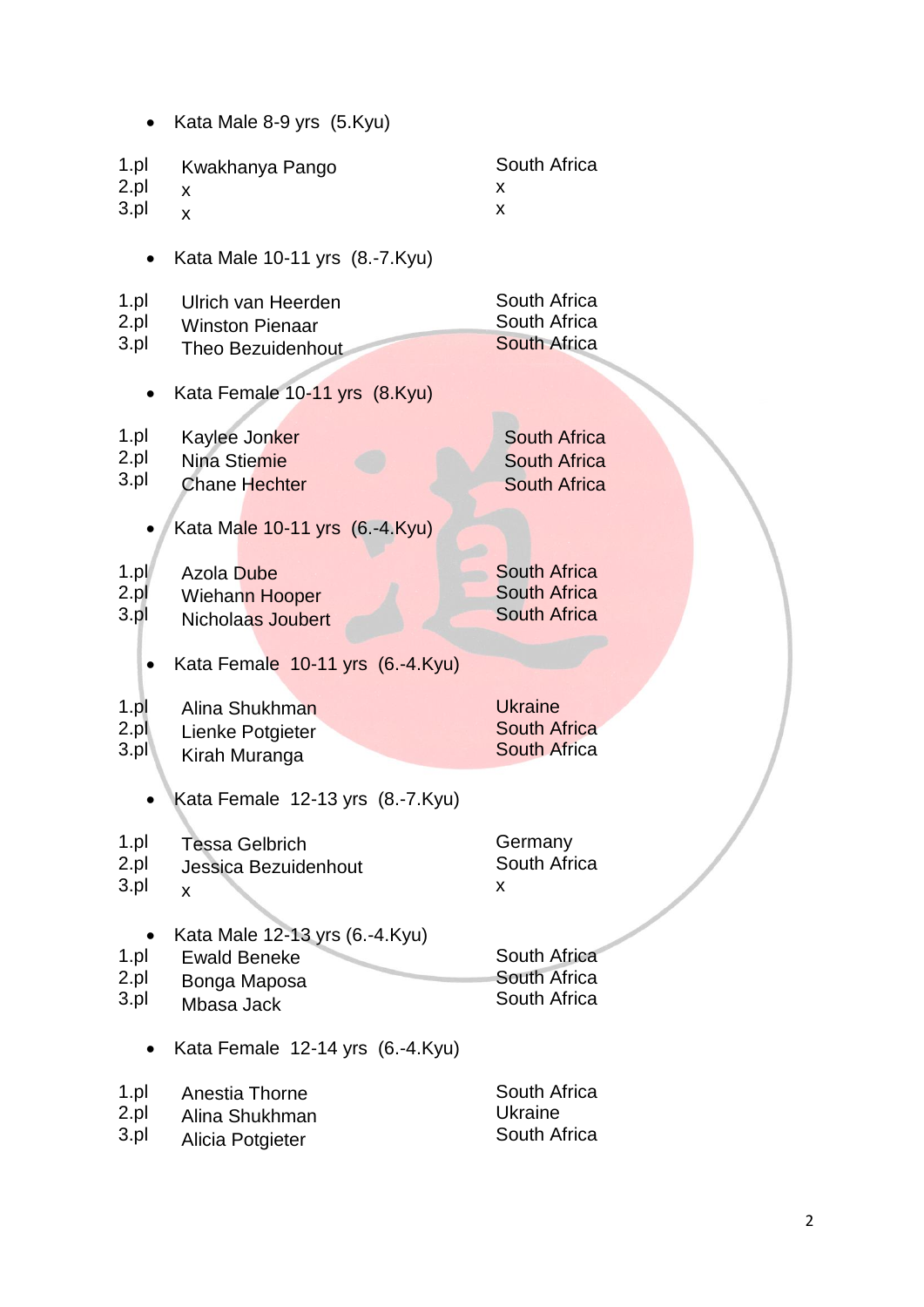| $\bullet$ | Kata Male 14-15 yrs (8.-7.Kyu) |                     |
|-----------|--------------------------------|---------------------|
| 1.pl      | Tiaan van Heerden              | South Africa        |
| 2.pl      | Singalakha Somi                | South Africa        |
| 3.pl      | X                              | X                   |
|           | Kata Male 14-15 yrs (6.-4.Kyu) |                     |
| 1.pl      | <b>Mattis Gelbrich</b>         | Germany             |
| 2.pl      | <b>Francois van Niekerk</b>    | South Africa        |
| 3.pl      | <b>Robert Swanepoel</b>        | <b>South Africa</b> |
| ٠         | Kata Female 16-18 yrs (7.Kyu)  |                     |
| 1.pl      | <b>Chandre Pennells</b>        | <b>South Africa</b> |
| 2.pl      | <b>Maleika Pennells</b>        | <b>South Africa</b> |
| 3.pl      | x                              | X                   |
|           | Kata Female +19 yrs (8.Kyu)    |                     |
| 1.pl      | <b>Danelle Gafney</b>          | <b>South Africa</b> |
| 2.pl      | Natasha Potgieter              | <b>South Africa</b> |
| 3.pl      | <b>Sheona Ferreira</b>         | <b>South Africa</b> |
| ٠         | Kata Male +19 yrs (8.Kyu)      |                     |
| 1.pl      | <b>Roche Delport</b>           | <b>South Africa</b> |
| 2.pl      | Clintin Strydom                | <b>South Africa</b> |
| 3.pl      | X                              | X.                  |
|           | Kata Female +19 yrs (6.-4.Kyu) |                     |
| 1.pl      | Nikita Barendse                | South Africa        |
| 2.pl      | <b>Colleen Thorne</b>          | South Africa        |
| 3.pl      | Nicole Thorne                  | South Africa        |
|           | Kata Male +19 yrs (7.-5.Kyu)   |                     |
| 1.pl      | <b>Francois Marais</b>         | South Africa        |
| 2.pl      | Danie Stander                  | South Africa        |
| 3.pl      | X                              | x                   |

### **TEAM KATA**

- 1.pl South Africa 3
- 2.pl South Africa 2
- 3.pl **Germany**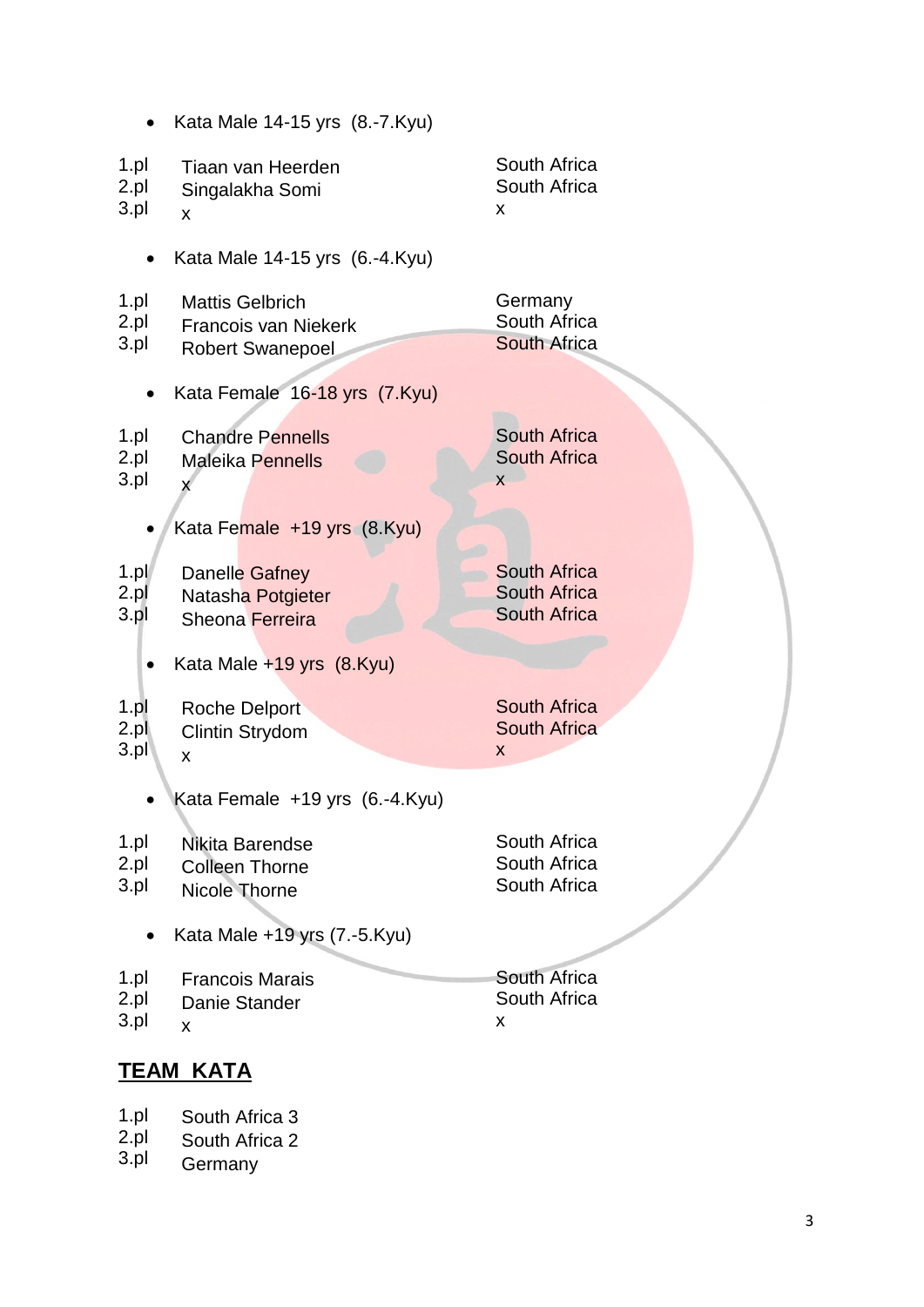#### **KUMITE INDIVIDUAL**

|                                  | Kumite Male 5-7 yrs. (8.-7.Kyu)    |                     |  |
|----------------------------------|------------------------------------|---------------------|--|
| 1.pl                             | <b>Azrael Ferreira</b>             | South Africa        |  |
| 2.pl                             | <b>Kyle Gafner</b>                 | South Africa        |  |
| $3$ .pl                          | <b>Franco Marais</b>               | South Africa        |  |
|                                  | Kumite Female 6-7 yrs (10.-8.Kyu)  |                     |  |
| 1.pl                             | <b>Alizee Shepherd</b>             | <b>South Africa</b> |  |
| 2.pl                             | Martine de Lange                   | <b>South Africa</b> |  |
| 3.pl                             | <b>Zaarah Dolley</b>               | <b>South Africa</b> |  |
|                                  | Kumite Male 8-9 yrs (10.-7.Kyu)    |                     |  |
| 1.pl                             | Sibabalwa Hokolo                   | <b>South Africa</b> |  |
| 2.pl                             | <b>Eduan Ettwein</b>               | <b>South Africa</b> |  |
| 3.pl                             | Jonathan Nel                       | <b>South Africa</b> |  |
|                                  | Kumite Female 8-9 yrs (8.-6.Kyu)   |                     |  |
| $1$ .pl                          | Khiana Muranga                     | <b>South Africa</b> |  |
| 2.pl                             | Diane J v. Rensburg                | <b>South Africa</b> |  |
| 3.pl                             | Alina Schukhman                    | <b>Ukraine</b>      |  |
|                                  | Kumite Male 8-9 yrs (5.-4.Kyu)     |                     |  |
| $1$ .pl                          | Galliano Boni                      | <b>South Africa</b> |  |
| 2.pl                             | Kwakhanya Pango                    | <b>South Africa</b> |  |
| 3.pl                             | Akhanani Hoyi                      | South Africa        |  |
| Kumite Male 10-11 yrs (8.-7.Kyu) |                                    |                     |  |
| 1.pl                             | Ulrich van Heerden                 | South Africa        |  |
| 2.pl                             | Lehlo Sinoden                      | South Africa        |  |
| 3.pl                             | Iminathi Sqokwana                  | South Africa        |  |
|                                  | Kumite Female 10-11 yrs (6.-4.Kyu) |                     |  |
| 1.pl                             | Kirah Muragan                      | South Africa        |  |
| 2.pl                             | Lienke Potgieter                   | South Africa        |  |
| 3.pl                             | Alexa de Lange                     | South Africa        |  |
|                                  | Kumite Male 10-11 yrs (6.-4.Kyu)   |                     |  |
| 1.pl                             | <b>Azola Dube</b>                  | South Africa        |  |
| 2.pl                             | Luphawulwethu Madolo               | South Africa        |  |
| 3.pl                             | <b>Blake Ramoo</b>                 | South Africa        |  |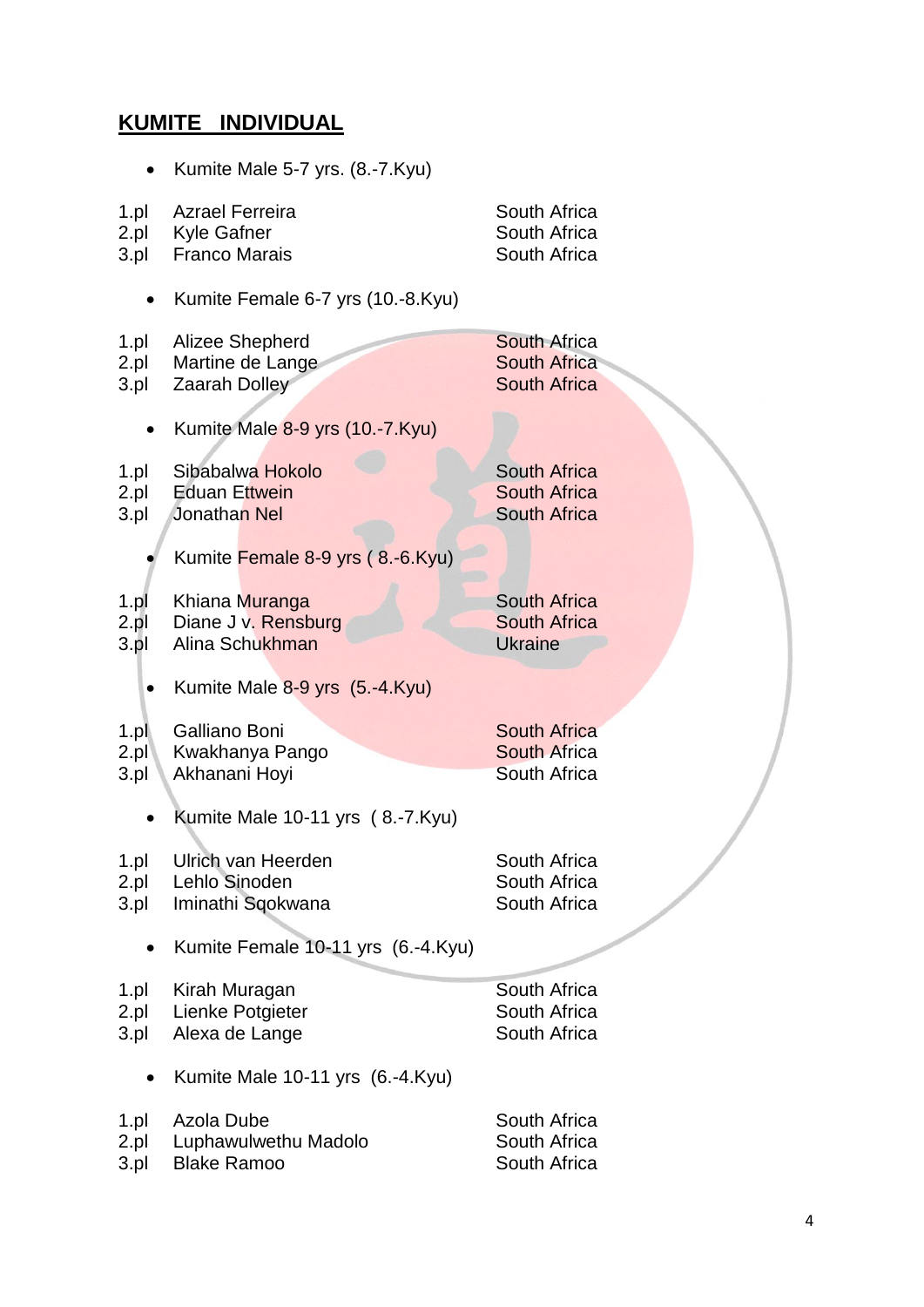| $\bullet$ | Kumite Female 10-12 yrs (8.-7.Kyu) |                     |
|-----------|------------------------------------|---------------------|
| 1.pl      | Jessica Bezuidenhout               | South Africa        |
| 2.pl      | Kaylee Jonker                      | South Africa        |
| 3.pl      | <b>Chane Hechter</b>               | South Africa        |
|           | Kumite Male 12-13 yrs (6.-4.Kyu)   |                     |
| 1.pl      | <b>Ewald Beneke</b>                | South Africa        |
| 2.pl      | Mbasa Jack                         | South Africa        |
| 3.pl      | X                                  | X                   |
|           | Kumite Female 12-14 yrs (6.-4.Kyu) |                     |
| 1.pl      | Isipho Moeketsi                    | <b>South Africa</b> |
| 2.pl      | Anestia Thorne                     | <b>South Africa</b> |
| 3.pl      | X                                  | X                   |
|           | Kumite Male 14-15 yrs (8.-7.Kyu)   |                     |
| 1.pl      | Singalakha Somi                    | <b>South Africa</b> |
| 2.pl      | Tiaan van Heerden                  | <b>South Africa</b> |
| $3$ .pl   | X                                  | X                   |
| $\bullet$ | Kumite Male 14-15 yrs (6.-4.Kyu)   |                     |
| 1.pl      | Nkqubela Nqala                     | <b>South Africa</b> |
| 2.pl      | <b>Francois van Niekerk</b>        | South Africa        |
| $3$ .pl   | <b>Robert Swanepoel</b>            | South Africa        |
| $\bullet$ | Kumite Female 16-18 yrs (7.Kyu)    |                     |
| 1.pl      | <b>Maleika Pennells</b>            | South Africa        |
| 2.pl      | <b>Chandre Pennells</b>            | South Africa        |
| 3.pl      | X                                  | X                   |
|           | Kumite Female +18 yrs (6.-4.Kyu)   |                     |
| 1.pl      | Nicole Goliath                     | South Africa        |
| 2.pl      | Nikita Barendse                    | South Africa        |
| 3.pl      | <b>Colleen Thorne</b>              | South Africa        |
|           | Kumite Female +19 yrs (8.Kyu)      |                     |
| 1.pl      | Danelle Gafney                     | South Africa        |
| 2.pl      | Natasha Potgieter                  | South Africa        |
| 3.pl      | X                                  | X                   |